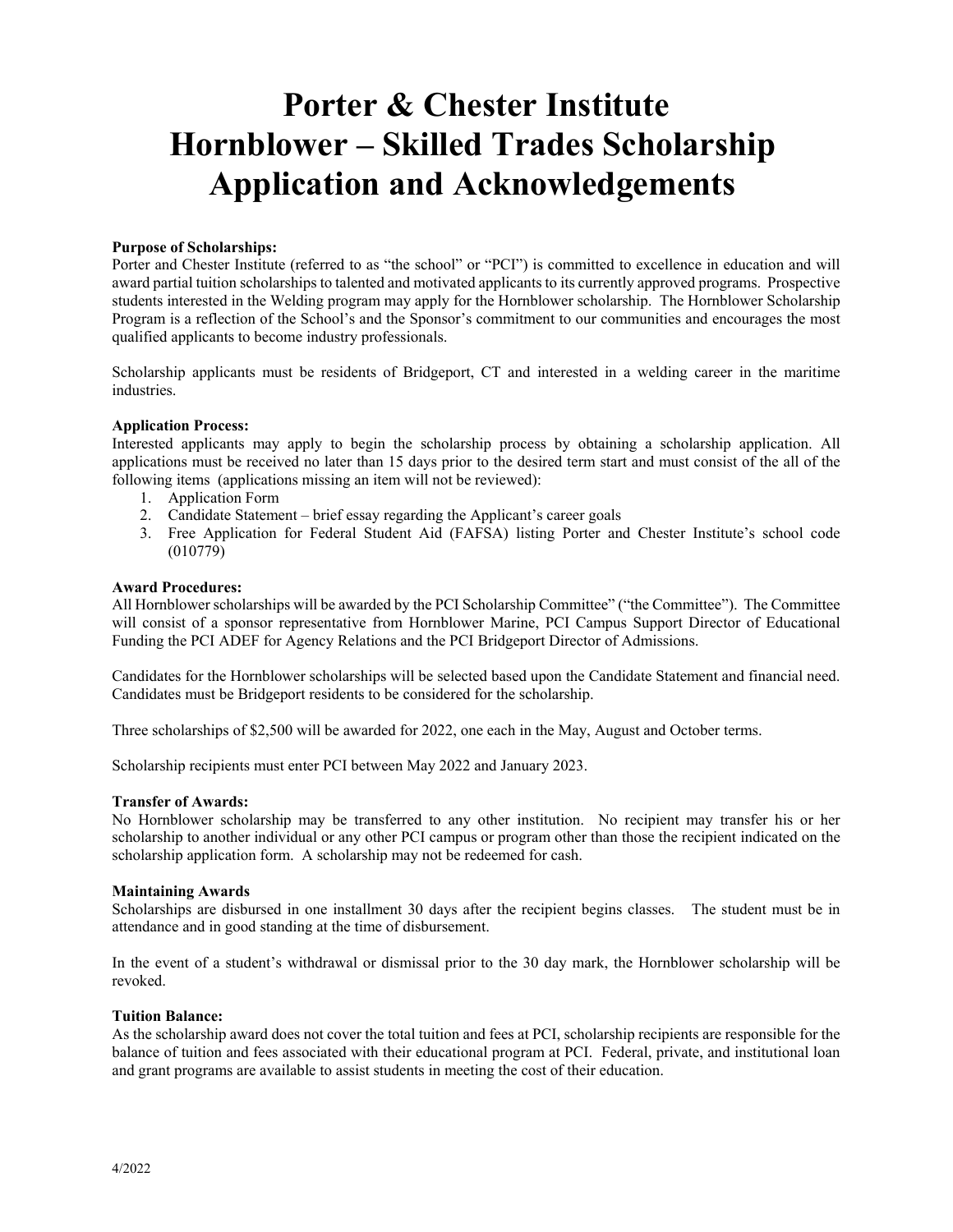#### **Federal Student Aid:**

Federal Student Aid programs are available to those who qualify. This aid may be affected by the amount of the Hornblower scholarship awarded to the student. The Educational Funding Department is available to assist the student with the federal aid process and provide additional information.

#### **General Disclaimer:**

Scholarship applicants understand that all applicants have been assumed to provide factual information regarding their application. Scholarship awards are subject to immediate cancellation if the applicant submitted fraudulent information. All recipients must be high school graduates and meet all PCI admissions requirements prior to any scholarship award being finalized.

#### **Acknowledgements:**

By signing this, the scholarship applicant affirms that he or she is a Bridgeport, CT resident applying to the Welding program at Porter and Chester Institute and that the information provided in the scholarship application is true and complete. The applicant agrees to abide by the policies and procedures set forth here and as they may be amended from time to time. Porter and Chester Institute has the right to alter the scholarship policy at any time.

Applicant (Print Name)

Applicant Signature Date News, 2008. The Second School and School and School and School and School and School and School and School and School and School and School and School and School and School and School and School an

#### **Procedures:**

Email your completed Application (including this acknowledgements page) and Candidate Statement to: welding.scholarship@porterchester.com

 $\mathcal{L}_\text{max} = \mathcal{L}_\text{max} = \mathcal{L}_\text{max} = \mathcal{L}_\text{max} = \mathcal{L}_\text{max} = \mathcal{L}_\text{max} = \mathcal{L}_\text{max} = \mathcal{L}_\text{max} = \mathcal{L}_\text{max} = \mathcal{L}_\text{max} = \mathcal{L}_\text{max} = \mathcal{L}_\text{max} = \mathcal{L}_\text{max} = \mathcal{L}_\text{max} = \mathcal{L}_\text{max} = \mathcal{L}_\text{max} = \mathcal{L}_\text{max} = \mathcal{L}_\text{max} = \mathcal{$ 

Your application will not be considered complete until you file your Free Application for Federal Student Aid (FAFSA) listing Porter and Chester Institute's school code (010779). If you want assistance with filing your FAFSA, please schedule an appointment at:

https://porterchester.edu/FAFSA-Assistance